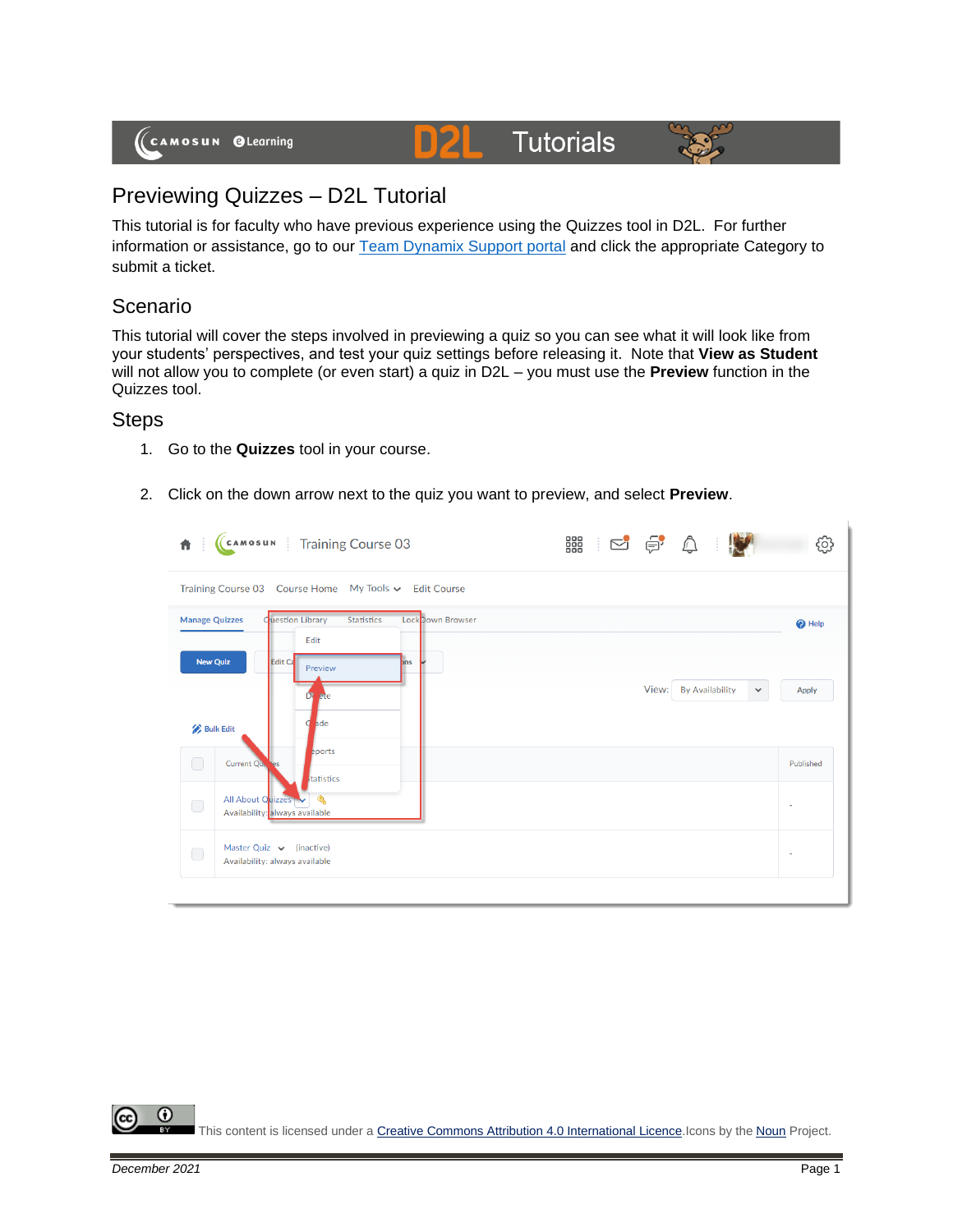#### 3. Click **Start Quiz**.

| Preview Quiz - All About Quizzes .                                                                                                                                                                                                                                                          |                     |
|---------------------------------------------------------------------------------------------------------------------------------------------------------------------------------------------------------------------------------------------------------------------------------------------|---------------------|
| $\triangledown$ Bypass Restrictions $\odot$                                                                                                                                                                                                                                                 | <b>Exit Preview</b> |
| <b>Quiz Details</b><br><b>Current Time</b><br>3:43 PM Update                                                                                                                                                                                                                                |                     |
| <b>Current User</b><br>Emily Schudel (username: emi /.schudel31)                                                                                                                                                                                                                            |                     |
| <b>Ouiz Period</b><br>Availability: always available<br><b>Time Allowed</b>                                                                                                                                                                                                                 |                     |
| 0:30:00<br><b>Attempts</b>                                                                                                                                                                                                                                                                  |                     |
| Allowed - unlimi ed, Completed - 0                                                                                                                                                                                                                                                          |                     |
| Instructions                                                                                                                                                                                                                                                                                |                     |
| Note: All se trictions on the availability of this quiz have been bypassed for this preview.<br>ur response to each question as you work through the quiz. When you navigate to the Next Page or Previous Page, all your<br><b>Start Quiz!</b><br>current page will be automatically saved. |                     |

4. You can now see the quiz as a student would see it, and complete it as a student would as well. Note that the Quizzes tool will auto save each answer when you click away from it. When you have completed your quiz and all questions have check marks next to them in the left-hand panel (meaning they have been saved), click **Submit Quiz** (at the bottom of the quiz page).

| Page 1:                             | Name 1 structure not visible, be specific          |  |
|-------------------------------------|----------------------------------------------------|--|
| 3<br>$\overline{2}$<br>$\checkmark$ | Ą,<br>tail                                         |  |
| 5.<br>6<br>4                        | Question 10 (0.5 points)<br>$\checkmark$ Saved     |  |
|                                     | Name or summarize the way this pathogen replicates |  |
| 9<br>8<br>7<br>$\checkmark$         | Ą,<br>photosynthesis                               |  |
| 10<br>$\checkmark$                  |                                                    |  |
|                                     | <b>Submit Quiz</b><br>10 of 10 questions saved     |  |

 $\odot$ This content is licensed under [a Creative Commons Attribution 4.0 International Licence.I](https://creativecommons.org/licenses/by/4.0/)cons by the [Noun](https://creativecommons.org/website-icons/) Project.